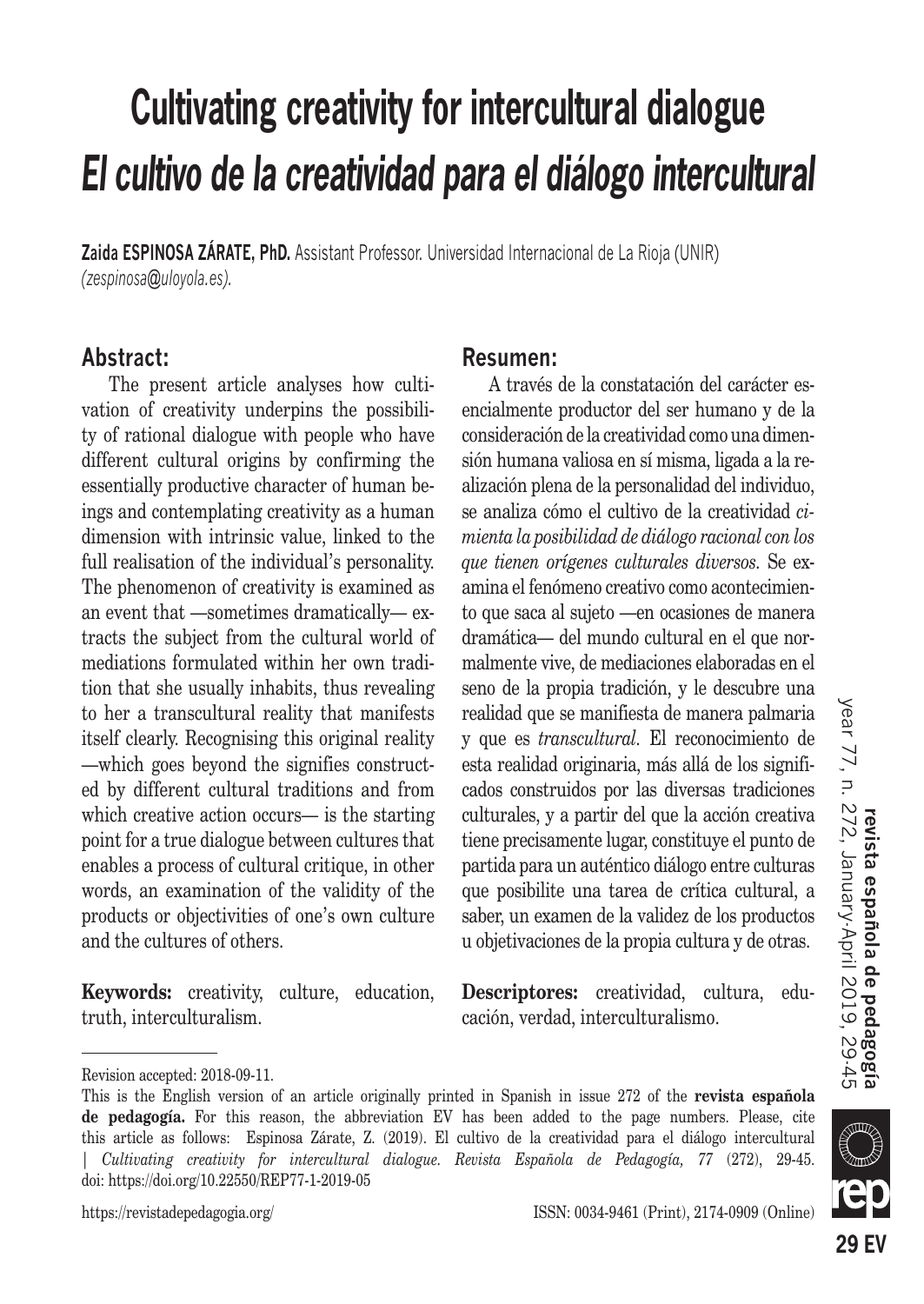## **1. The humanity of** *poiesis*

Human beings are eminently productive. Their existence involves transforming the natural world they encounter in a way that can be described as *social,* in other words, not only for their own benefit as individuals, but for the species, for others. Marx (1974) said that the essence of humanity is work, something he classifies as shaping the environment the individual inhabits, since for human beings it is natural to change nature, to construct an inhabitable world (Gehlen, 1980).

The issue this raises is to determine what the possibilities of this transformation are and —despite its intrinsically mediated character— whether it can display the originality and immediacy of natural reality and serve as a meeting point for people with different cultures. This question points towards the question of the limits of human artistic expression in the broad sense and its ability to allude to *that which is,* to the real as distinct from the constructed (which is always *culturally* constructed), to the *ens ut ens* in contrast with the *ens ut verum*, to ontological distinctions in contrast with merely logical and linguistic ones, and, consequently, to that which does not depend on humankind: what humankind does not create but rather finds.

The transformative or productive aspect of the human being deserves careful and specifically educational attention, owing to the possibilities this characteristically human activity raises for coexistence in an evidently diverse world. However, it is also important to note the existence of groups of people whose way of life is characterised by a distinct lack of interest in the world and, consequently, in transforming it. Inciarte (2016) mentions the Aramaic Monophysites, motivated in their way of life by a pure longing for God expressed as a clear disdain for the merely human world and its fleeting products. Their way of life is characterised by activity that aims to be pure action *(praxis, doing)* at the margin of producing *(poiesis, making)* culture and its rational and artistic expressions. Inciarte draws attention to the insulting simplicity of a such an ascetic existence but, at the same time, he understands the meaning of this type of pure Christian expression, which can also be recognised in everyday existence where, in the hustle and bustle of human activity, the finite suddenly loses all of its importance to be displaced by the diffused fulness of the absolute. This ambivalence of contradictory impulses is typically human, and it is opting for just one of them that causes the author to be perplexed.

While one of these poles might monopolise the interest of some, on the whole it is not only action but also production or making —of which work is a form, as an effort that leads to a result and whose virtue is laboriousness— that is characteristic of the human way of being in the world. The intimate relationship between life and art in the etymological sense, which contains creativity as one of its possibilities, is understood from this perspective. Creativity is the characteristic that makes human production novel, original, and



**IR**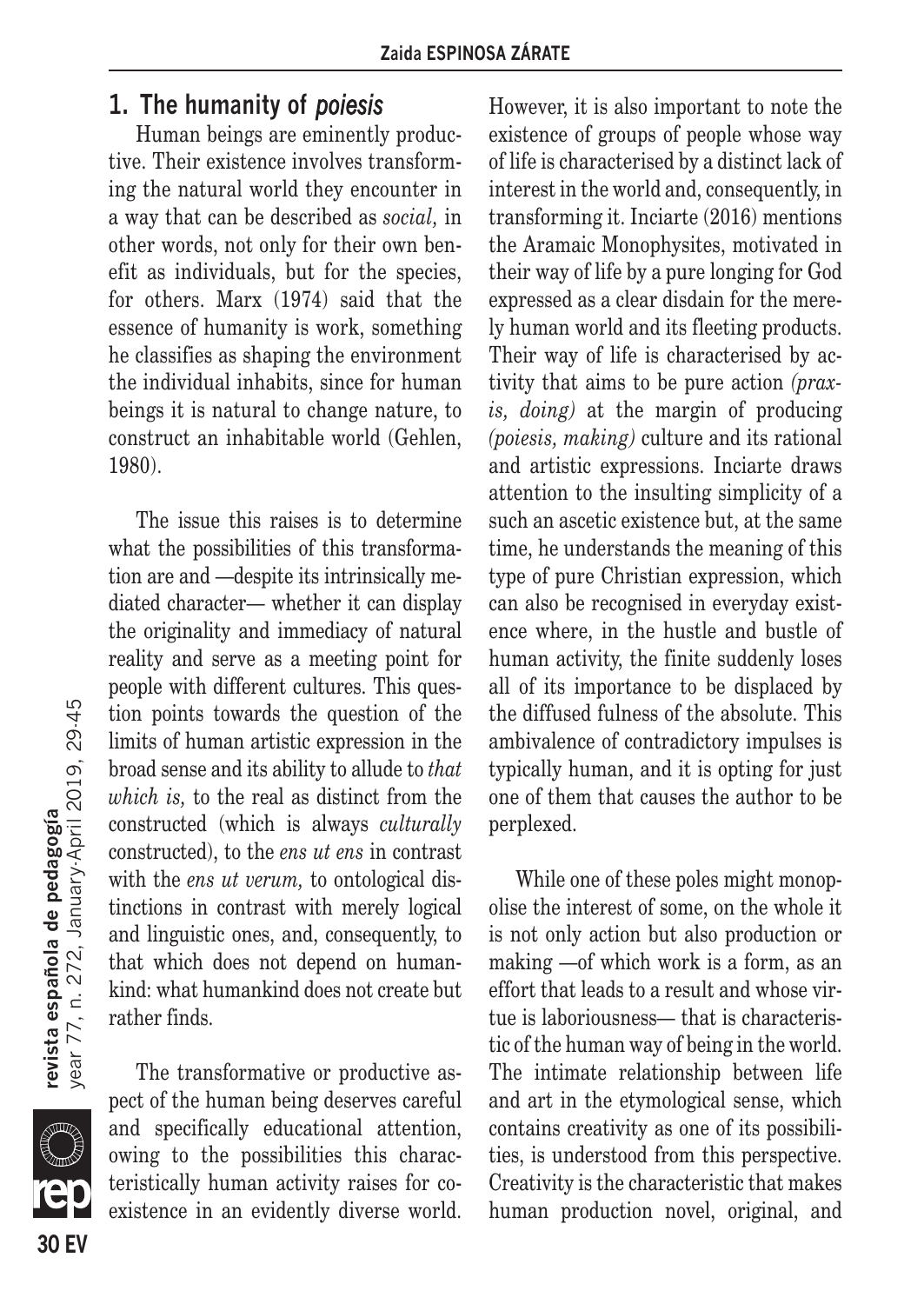also relevant, as novelty is not a sufficient condition for creativity (Cropley, 2004; Runco, 2008). Creative action is necessary in two ways: not just for excellence, for the whims of a fulfilled and satisfied existence, in other words, not just for what is superfluous or excess beyond the merely physical or natural or the fight for survival, but also for the demands of material *living* as this requires strategies discovered imaginatively that can respond more effectively to the challenges of existence. Cropley emphasises the *social* dimension of the creative phenomenon, given that it «does not occur in a vacuum, but in a social context» (2004, p. 13), and so is incomprehensible in the abstract or without relation to the demands of the specific surroundings in which it arises and to the judgements of others. Creative action is also necessary for *human* life, that is, for oneself beyond the merely natural. Human beings are open to the perfection of their natural creative potential and they need this through appropriate educational action. This is why theories of creative *potential* are genuinely relevant in the field of pedagogy, faced with those theories that focus on creative *performance,* even though the concept of creative potential in them is more slippery in terms of identifying and evaluating it, than the one that focusses on products (Runco, 2008). The educational process of developing creative potential allows individuals to discover their most characteristic identity through what they produce and necessarily compares them with others who are also producing subjects, not just those with whom they immediately coexist but also people living in more distant settings. We will analyse two dimensions of creativity —the identity of the creator and the creative process— and then evaluate the extent to which nurturing creativity through educational actions can lay the foundations for the possibility of a rational dialogue between people of different cultural origins. The need for this and for a solid intercultural education is clear given that «the likelihood of conflict in the case of civilizational, sectarian, linguistic, and civilizational-linguistic diversity is statistically higher ( $p < 0.05$ ) than the likelihood of conflict in a homogenous social setting,» even though «this does not mean that the mere fact of cultural, ethnic, or religious diversity automatically generates confrontation […], nor that cultural homogeneity is a guarantee of peaceful coexistence» (Álvarez, González, & Fernández, 2012, p. 28).

## **2. Art and human creativity: current perspectives**

There has been very significant growth in literature on creativity as a human characteristic in recent decades, particularly since Guildford's efforts to study it scientifically. This is not just the case from a quantitative viewpoint; studies into creativity have also undergone a qualitative transformation. Traditional disciplines initially approached creativity systematically, applying their own methods to their analysis of it and emphasising elements of it that were ignored by initial studies, which had linked it exclusively to general intelligence. Runco (2004) carried out a review of the development of research into creativity over the previous

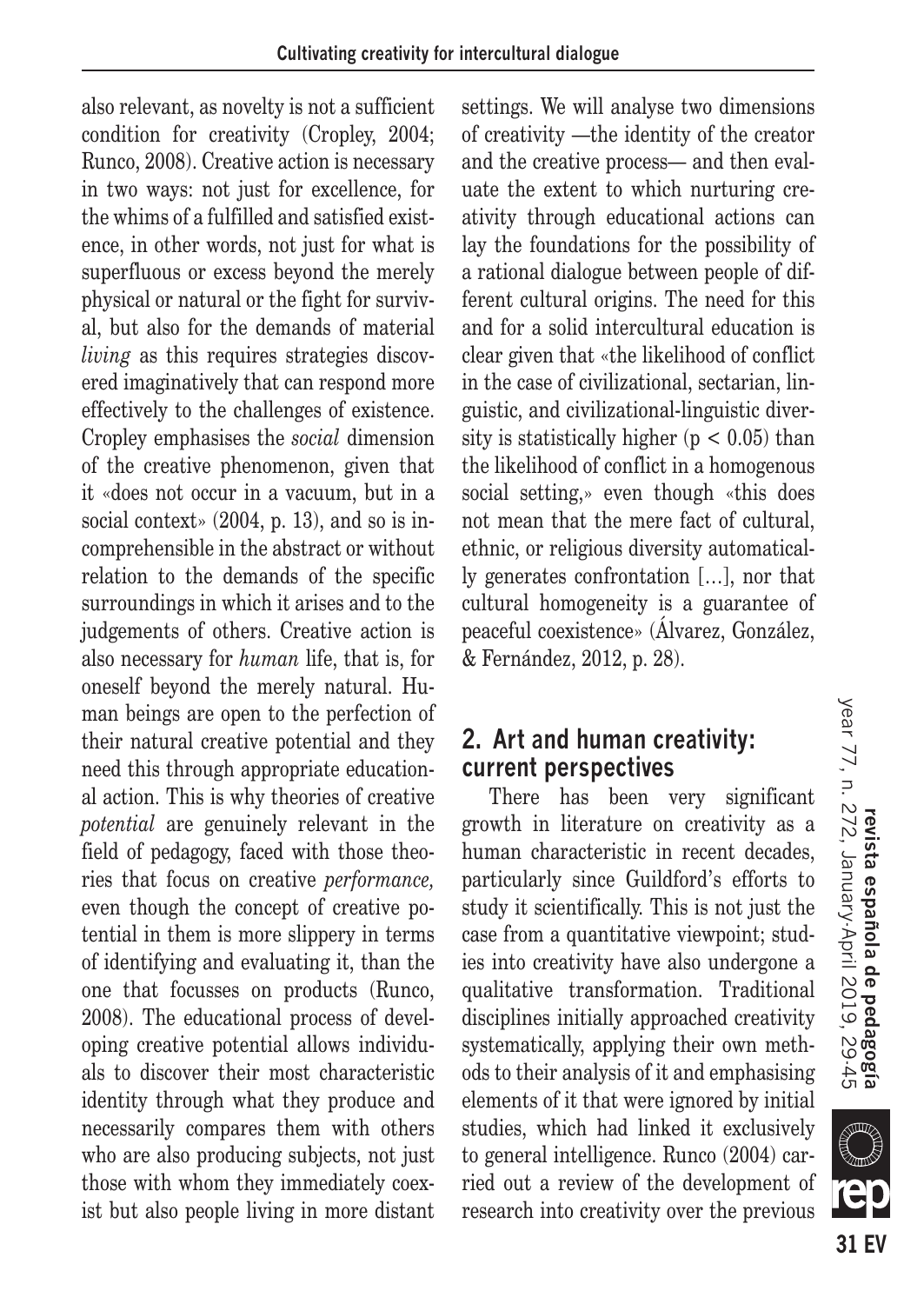thirty years, bringing together the various perspectives from which it had been considered (behavioural, biological, clinical, cognitive, developmental, economic, educational, historical and historiometric, institutional, psychometric, and social). The philosophical approach to creativity doubtless dates back to the beginnings of ancient Greek thought, albeit using other terms, but it is in recent decades that it has been explicitly positioned at the centre of attention of research, forming an area of study with its own substance. As Cropley (2004) notes, according to the Nomura Institute, human society is in its fourth era —the era of creativity— having passed through the information era, which followed the industrial and agricultural eras.

In the field of pedagogy, the possibilities for developing creative thought have been well recognised, given their clear usefulness, so much so that teachers have been described as «creativity workers» (Grupo Si(e)te. Educación, 2012, p. 8). This is especially relevant in the current era, characterised as it is by accelerated cultural evolution, the pace of which seems to increase exponentially as the world becomes more complex (Runco, 2004; Urban, 2015). Piirto includes creative and innovative skills in the category of *21st century skills* and classifies them in three types according to whether they relate to individual work, work with others, or the application of ideas of this type. In relation to the second of these categories, she emphasises her belief that creative capacities necessarily involve other people, owing to the importance of communicating and developing these ideas in a social way to take into account the perspectives of the other. Therefore, Piirto collects the comments by a group in which particular care was taken of the relationships and attitudes of the members to encourage creativity:

The idea of feeding back —instead of feedback— suggests that we are all nourished by observing the work. Giving food or digested opinion —like comment back to the author—, suggests more of a reciprocal relationship. More of a two way continuum than a dead end street (2011, p. 38).

In addition to a routine element, which is necessary for appropriate performance in practical situations, insofar as all of them have a common basis, López Ruiz (2000) also identifies as a component of the empirical knowledge of good practical professionals, a creative element, which our era requires us to develop with particular care to overcome the eventualities that assail experts in their professional life, imaginatively discovering new and previously unthought of ways of practising their disciplines.

The exceptional impetus this field of study has experienced has taken shape in the interest shown by educational policies of European, American, Australian, and Asian countries in including promotion of creativity as a central educational objective (Shaheen, 2010), albeit recognising that society and educational systems are *de facto* ambiguous in their tolerance or acceptance of the novelty this entails, thanks to the continued existence of the traditional transmission-based pedagogical model and the tendency to look with

**TE 32 FV**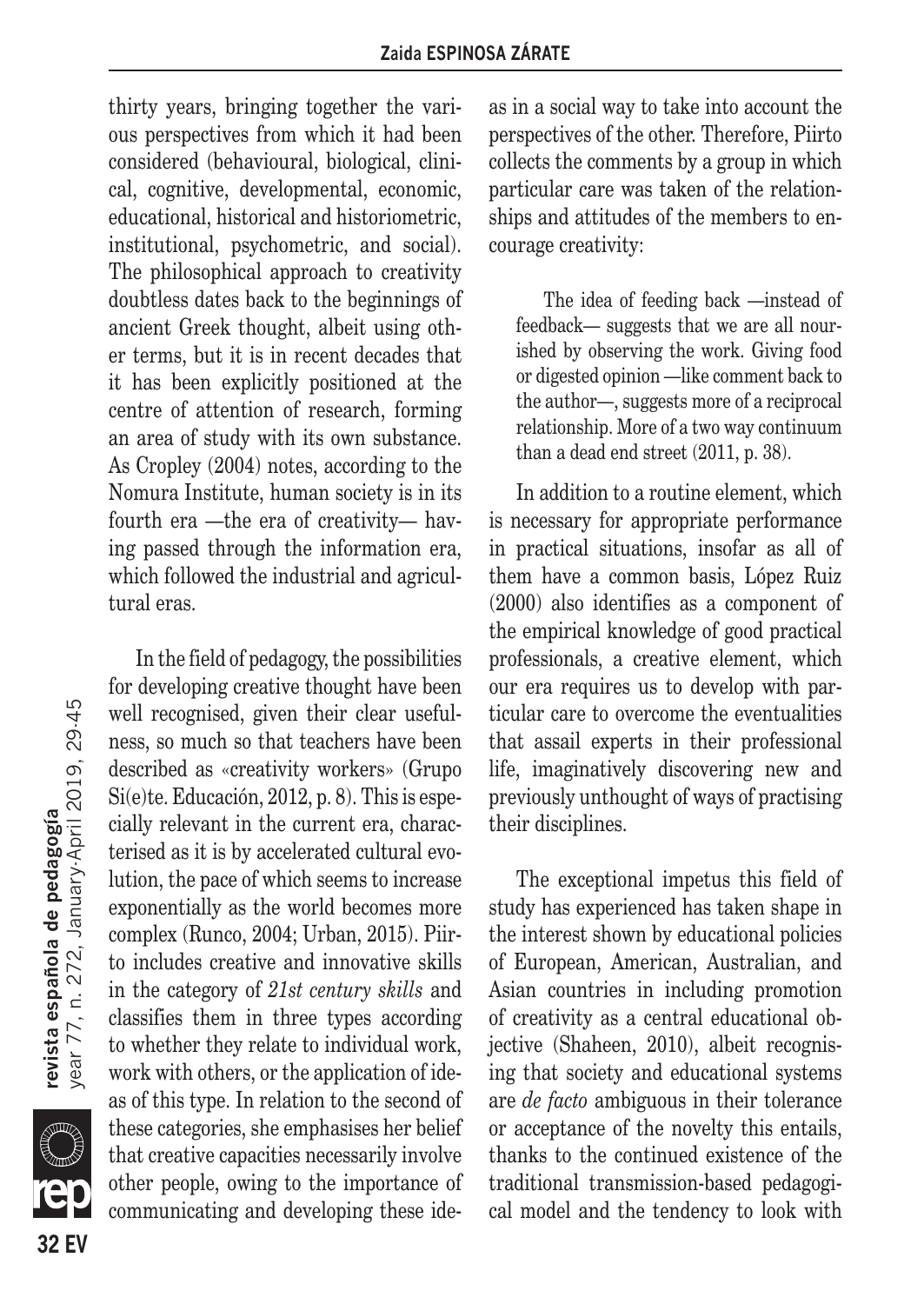suspicion at anything that deviates from established forms (Cropley, 2004). This may be why creativity as a human phenomenon has largely been considered *in its utilitarian element* (functional or applied creativity) (Cropley, 2004) and, consequently, the existence of the growing number of studies into it justify themselves with the claim that promoting it has beneficial outcomes in practice or can be applied with positive effects in the lives of individuals. The result of research with this focus often leads to strategies that can be implemented in the different areas of human interest (business, political action, educational institutions, etc.) to improve them so that a better fit is achieved between individuals and the settings they inhabit, which, however, is not equivalent to merely fitting in with this setting it but instead demands the critical —ethical task typical of postconventional thought (Runco, 2008). In the case of the most developed economies, encouraging creativity is starting to be seen as the only way to maintain economic competitivity, and so the new directions for future studies into it have been identified (including, in the field of artificial intelligence) (Dickhut, 2003). The still-limited attention given to this matter in teacher training programmes is striking (Davies, 2004).

## **3. A new perspective in the study of creativity: creative action to encourage humanity**

It is important to discuss education in creativity as an end in itself, for the full development of the personality of the individual, as it is a quality linked to the productive capacity of human beings that is essential to them, so that *their humanity is also in play in the cultivation of this feature.* We intend to examine here the phenomenon of creative production from this focus.

Therefore, we adopt the perspective Regmi (2016) describes as humanistic in his classification of lifelong-learning models. That is, the perspective that regards learning as a task that is not just linked to producing capital and creating the right conditions for it, but that aspires to develop the individual's spiritual capacities all through her life as a means of expressing her individuality and of developing a democratic citizenship as its most valuable possession: a possession which is in one's own hands and not at the mercy of external circumstances. From this perspective, creative action can to some extent be considered *on the margin* of the more or less accomplished products to which it leads, dwelling on the *creative* process itself and the possibilities it provides for the individual.

Consequently, we refer to creativity as a capacity that can be perfected in light of a more complete expression and understanding of the subject and the world around her. This is valid so long as individual differences are taken into account (Gagné, 1991), and, therefore, creative development is understood in proportion to the individual's natural skills, which are the starting point of all education. In any case, it is aimed at realising the latent and hitherto unknown possibilities of the self, something that would undoubt-

**SILLE** 

33 EV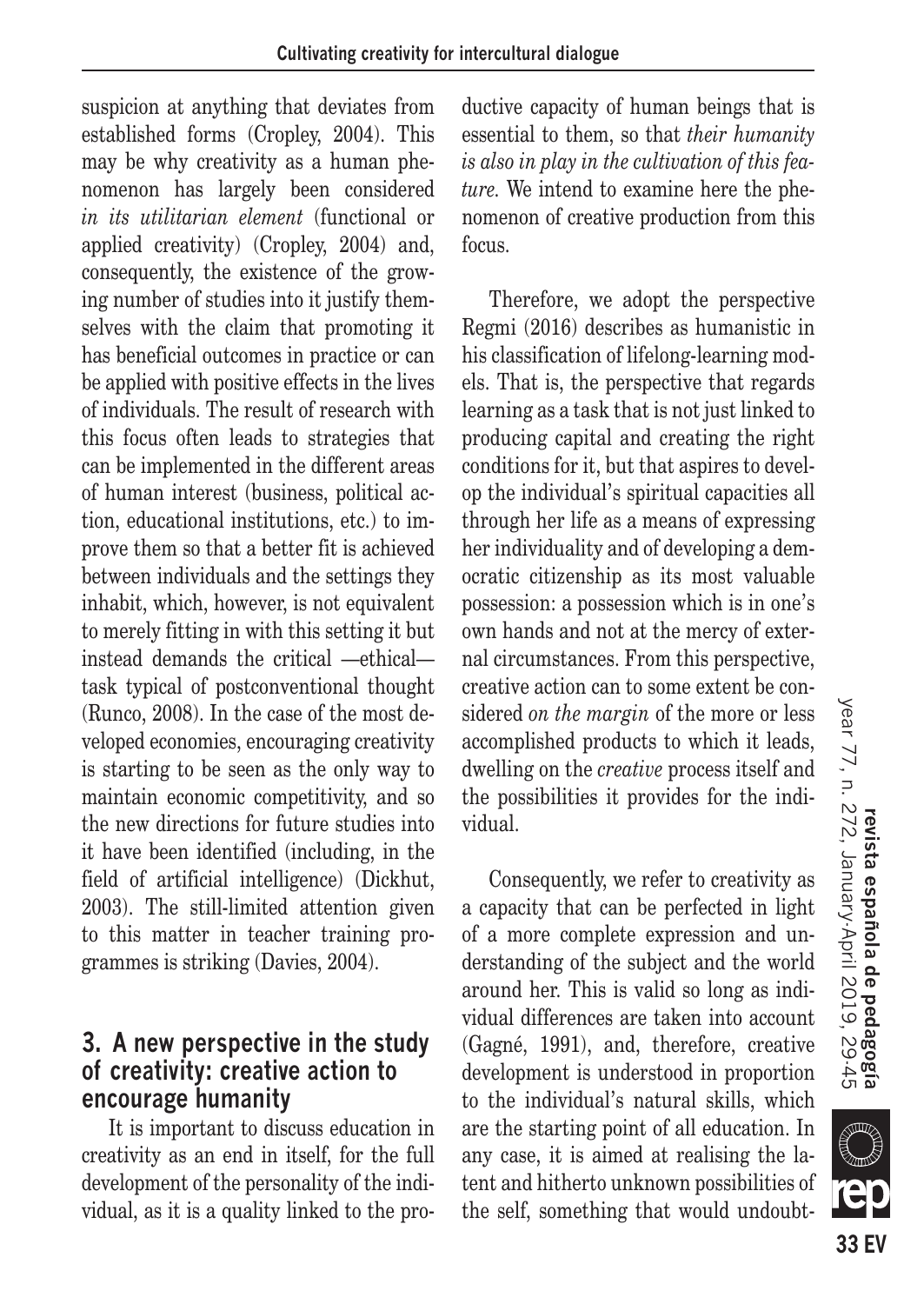edly benefit the social entity. But this is a matter not of focussing on the subsequent *effect,* but of noting its intrinsically valuable character and *its relationship with the aim of human life understood as a process of continuous learning* that starts with comprehensions of the world and the self that feedback and help each other in their relative partiality. On these lines, Piirto considers that «the creative process is also tied with the desire for personal expression», while most studies that consider this essentially concentrate on «the expository, the impersonal, and the evaluative» (2011, p. 4). In other words, they neglect the experiential aspect relating to the body and the emotions. Piirto maintains that this is a simplistic way of analysing the phenomenon of creativity, and so must be expanded.

Consequently, we do not refer to research into creativity that is linked exclusively to high capabilities here. Naturally, it is reasonable and, given that everyone has the right to an education, it can be demanded that specially designed programmes for highly gifted individuals are implemented that offer a level of challenge, pace, and intensity suited for their skills to fully develop their personality, as is tried in the case of other individuals. But it is a mistake to link creativity solely to high capacities, because it is a *human dimension that is present in all areas and is not always linked to the genius of an outstanding or highly-gifted individual,* just as it is not merely related to the narrowest meaning of the arts (Piirto, 2011; Runco, 2008). In this sense everyday creativity has been discussed, and in the words of Runco, «everyday creativity does not require high-level achievement or expertise» (2014, p. 678). On these lines, education in creativity becomes meaningful as a learning process that occurs in all stages of life. In fact, exploration of the creative possibilities of the adult stage has great possibilities, given that at this stage the subject has greater metacognitive talents and better control of the learning process. In this stage, boosting this natural capacity is fundamental for deliberately revealing previously unexplored aspects of the subject's own personality, which have a direct impact on its development, as well as giving the individual tools that were not previously taken into account and that allow her to resolve social and political problems in everyday life.

If we turn to an example from the field of education, we could refer to academic freedom, which contains the possibility of creativity in teaching activity. Teachers create starting conditions shaped by their individual personalities and, therefore, more or less creative that involve adequate preparation for students to experience the desired comprehension, something that is always an activity of individual autonomy. This creative task should not be regarded as a pure medium, neither when considering the teacher's life or the student's life, but rather as part of a plan for personal realisation, in the teacher's case as a teacher and it is a model for action and can also become a model for personal identification, in an exemplary originality, for the student. As Kant (1999) observed, a geni-

**34 EV revista española de pedagogía** year 77, n. 272, January-April 2019, 29-45 **34 FV** 

**IR** 

**revista española de pedagogía**<br>year 77, n. 272, January April 2019, 29-45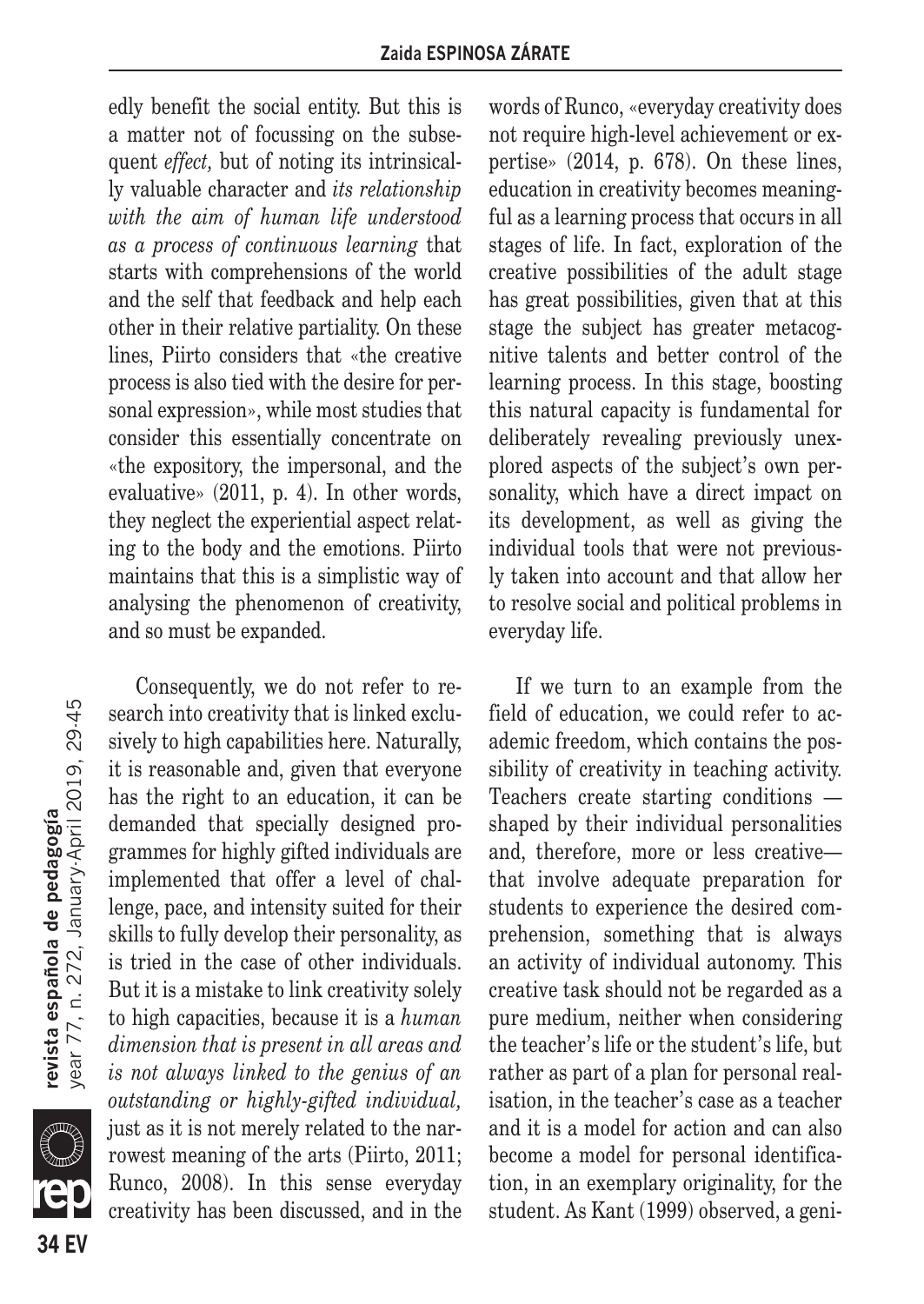us's masterpiece is a work that provides a model from which its creator cannot formulate rules, but which is an example to follow. Teaching as a creative action can, undoubtedly, be put forward as a model to be imitated by those inspired by the words, works, and character of the person who teaches.

This facet of the creative phenomenon —its essentially *persuasive* way of being (Runco, 2008)— has been added to the traditional ways of approaching it that often stand out in studies on creativity: the creative *process,* the *product* obtained, the creative *personality,* and the influences or *environmental pressures,* following Rhodes (Piirto, 2011; Runco, 2004). Our approach to it fundamentally relates to two of the above mentioned approaches: the creator's personality, examining what happens in this act of production that is characteristic of her and gives rise to culture as the humanity of the individual, and the environmental factors that influence her, with the aim of determining the transcendent scope of the creative action, its valuable character for interpersonal relationships, beyond studying it exclusively in relation the material or physical needs of natural existence. We will examine both matters more closely.

## **4. The creator's identity**

Creativity has often been defined as a sign of the absolute in the individual, of her character which is in a way divine or, at least, resembles the divine. As Piirto (2011) notes, the start of a creative process often involves a certain *personal*  *transformation,* which, to use Inciarte's (2016) terms, rather than being a change in content, in the *whats* of one's life, is a way of being, the acquisition of an innovative *how* for one's existence. Therefore, an explanation of creativity that is limited to the strictly intellective level and disregards the body will unavoidably be simplistic and must be expanded on, given that it inevitably relates to emotional and experiential aspects of the subject.

Without a sufficiently strong impulse to disturb the normality of ordinary life, a creative task with chances of success is unlikely to come into being. The will must be involved. Piirto (2011) refers to a sting which acts as a catalyst for creative action and so is present as its *beginning* and *principle,* encouraging the individual to embark on it as though it were acting like a magnet that irresistibly attracts. Consequently, a *tension* is uncovered in the individual, which can be expressed as a sort of lament without solace, since, as Kierkegaard said, the sighs and cries of the poet sound like beautiful music for others, but are experienced by him as torment. This can be seen in the experience of some artists who, in part, desire a more comfortable and simpler life, a life removed from the challenge and fear of creation, which Piirto recognises as such, since it is often linked to failure. In this regard, Piirto says the creative process must be understood as a spiral, «a long-term, cyclical process of small successes and frequent mistakes» (2011, p. 1). Setting out on the path of divergent thinking, a necessary condition for creativity to be possible,



**SILLE**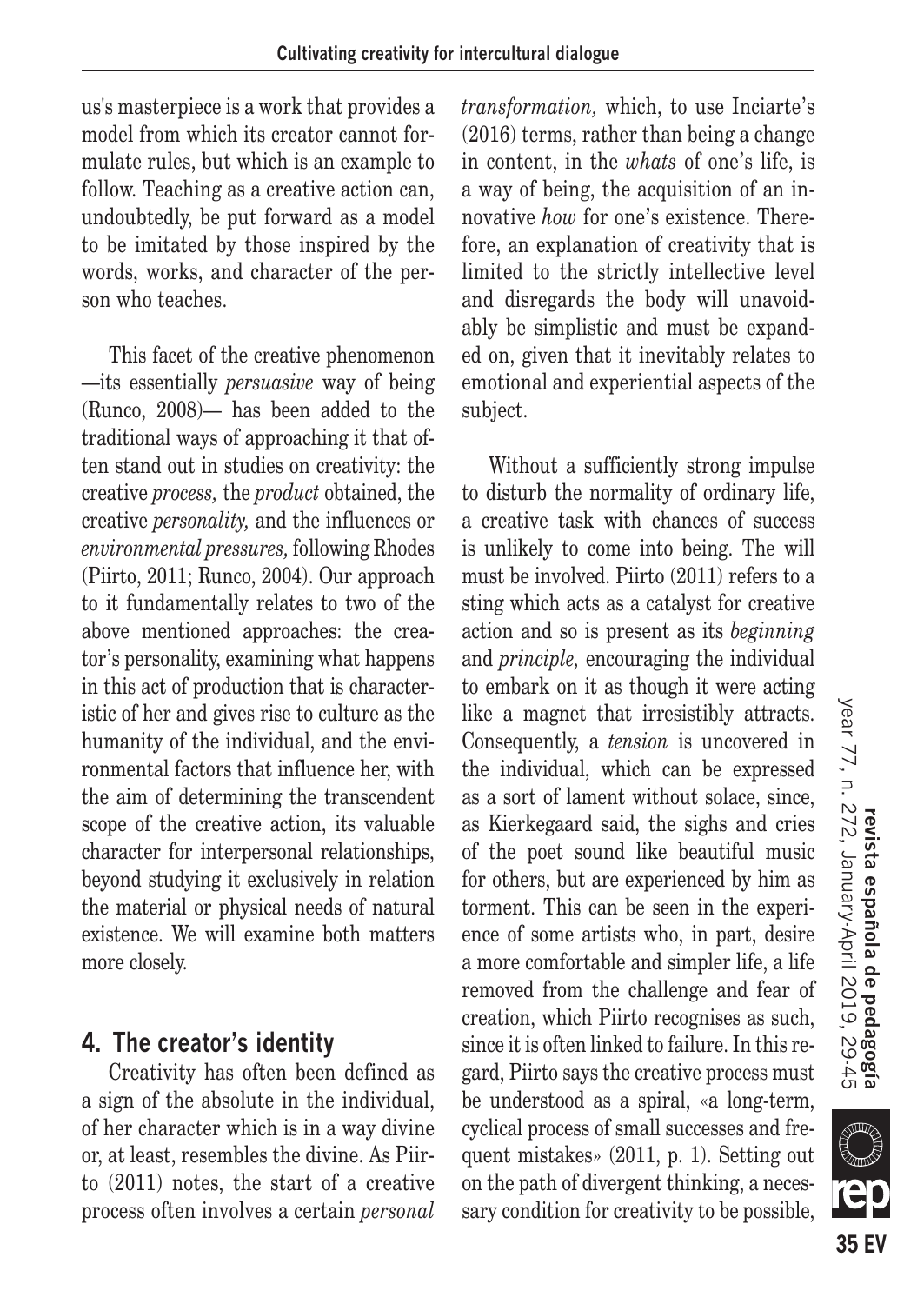involves taking risks, reviewing what one already knows in a new way in order to move beyond it, faced with the search for the correct response based on what one already knows.

Lassitude, laziness, inertia —all operate in preventing us from creating—. Rejection, indifference, and criticism from others also thwart creativity. Fear of creating also has a place in obstructing the creative process. (Piirto, 2011, p. 8-9).

Despite this, the impetus to creative action is overriding (Piirto, 2011), as though it were a need, and so the individual appears not to be in control of her own free will and the creative decision. This was Plato's position in the *Apology, Ion,* and *Phaedrus;* the Muse takes over the poet and uses her to express art, without the poet being able to explain what she says, thus confirming its divine origins.

From outside, the behaviour of an individual who constantly complains about what she is doing but continues to do it without backing her words with consequent actions, seems incoherent, but this tension is a reaction to the experience often lived by the creator. The ambivalence of the inclinations that affect her is an expression of the fundamental human paradox, which resides in the fact that, in recognising its facticity and contingency, in the experience of the boundary one encounters when confronting frequent failures, which are experienced in physical tiredness, definitively, in the experience of finitude, the deepest elements of the self are discovered, elements that comprise the *striving for the absolute, the desire for the*  *infinite,* and the *aspiration to transcendence.* This inclination leads her to a tireless movement of the will, which does not rest, is not completed by or satisfied with passing situations. The artist experiences this trench in the most acute way, finding her hypersensitivity wounded in the crossfire of heaven with its eternal promises and the world, which attracts and seduces with passing illusions. The artist is also flesh and blood. But, as Piirto notes, «often, the thorn, the passion that wounds, also saves» (2011, p. 8).

The perils of this dangerous path, which the creator follows, are clear, but she recognises that this is the only authentic path. Anything else means settling for false entertainments that do not allow her to reach her own limits. Hoping that the process of creation will be free from difficulties is as false as thinking that a path to learning will be a bed of roses, in line with a romantic nature in which the teacher entertains those who participate in her lessons in an idyllic way and makes them happy, eliminating any obstacle and without disturbing their calm. This promise is typical of the market sector, but not of any sensible pedagogical plan (Revenga, 2005). Effort and a certain disquiet are inevitable, as it is always easier to remain where one is. Uncertainty about where this process will lead means taking a leap, but the effort becomes more bearable if one knows one is accompanied by a teacher (Steiner, 2011).

The cultural character of humankind is experienced in this tension, which becomes ever more complex when confirm-

**revista española de pedagogía**<br>year 77, n. 272, January April 2019, 29.45 **36 EV revista española de pedagogía** year 77, n. 272, January-April 2019, 29-45

**36 FV** 

er<br>K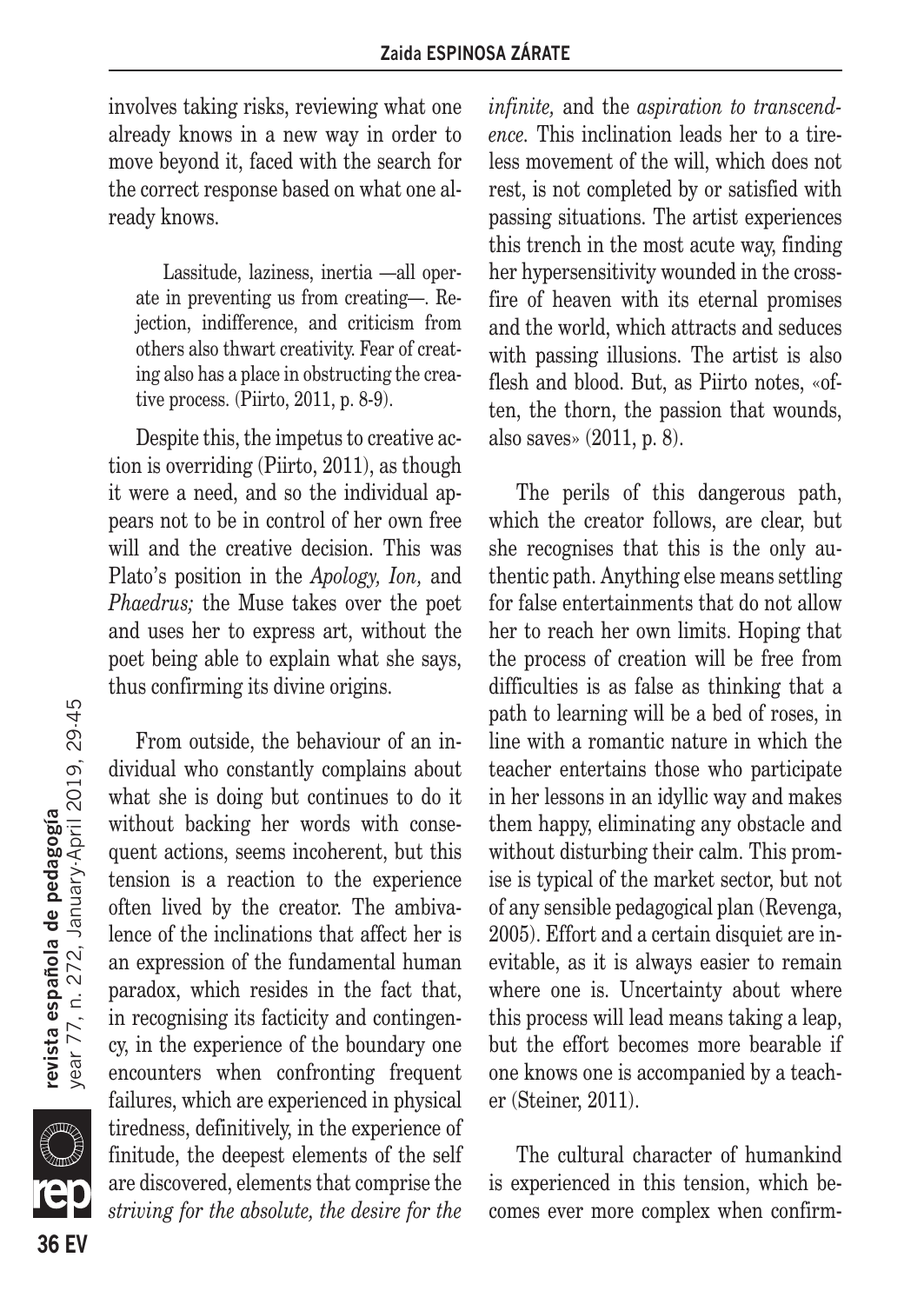ing the existing cultural diversity, the many —and sometimes contradictory ways of expressing one's deepest identity.

## **5. Time, dedicated practice, and freedom as pre-conditions for creativity**

Before considering the relationship between educational encouraging creativity and the broad possibilities of cultural critique (owing to the post-conventional phase of development of thought implied by both), we will examine some pre-conditions for creative action from a perspective that sees this not just as a useful output, but also as valuable for life. These conditions can be summarised as some that act as root factors, making creative expression possible.

Firstly, restating creative capacity involves a process of *allowing oneself to be,* escaping from pressure and abandoning strong or close external control over one's own actions to allow an atmosphere of *freedom* that provides sufficient room for manoeuvre for the original idea to be able to arise (Davis, 2004). This is an aesthetic idea as representation of the creative imagination, which awakens thoughts, vitalises the powers of knowledge, and makes one think beyond concepts that are not fully adequate (Kant, 1999). Therefore, the prerequisites for it are the openness and flexibility necessary for exploring various possibilities or courses of thought and action, the possibility of divergence that means not being bounded by the narrow limits of a rigid proceduralism. As Kant said, «though we like to call the product that bees make a work of art […] we do so only by virtue of an analogy» (1999, p. 257) as a requirement for art is the will guided by rational reflection. In the midst of this openness, the level of abstraction appropriate to achieving the ideational fluidity necessary for the creative event is favoured. Spontaneity and experimental play were also identified by Nietzsche as features of creative will.

Creative action takes shape as a response to a stimulus, which invites it without causing it, that is, without us being able to say that the stimulus deterministically causes the creative action. This is a markedly individual approach in view of a component of the context that radically invokes the individual and is linked to an element of tension, surprise, awe, and disquiet. In this sense, it not only entails openness to the environment in which the individual finds herself, but also, secondly, that of the subject herself, in other words, an attitude of observation and exploration, maximally active receptiveness, and a spirit attentive to details and to detecting changes in context, which also involves a capacity for improvisation when facing them, flexibility, suspension of rash judgement, and naiveté (Piirto, 2011). Indeed, Heller (2004) considers that process and causal analyses are fundamental to measure the creativity of a talented individual, and that only analysing the product is insufficient, something common in tests linked to psychometric status.

Thirdly, *time* has been recognised as a fundamental element in achieving products of this type, not just because their

**37 FV** 

**SIII**Z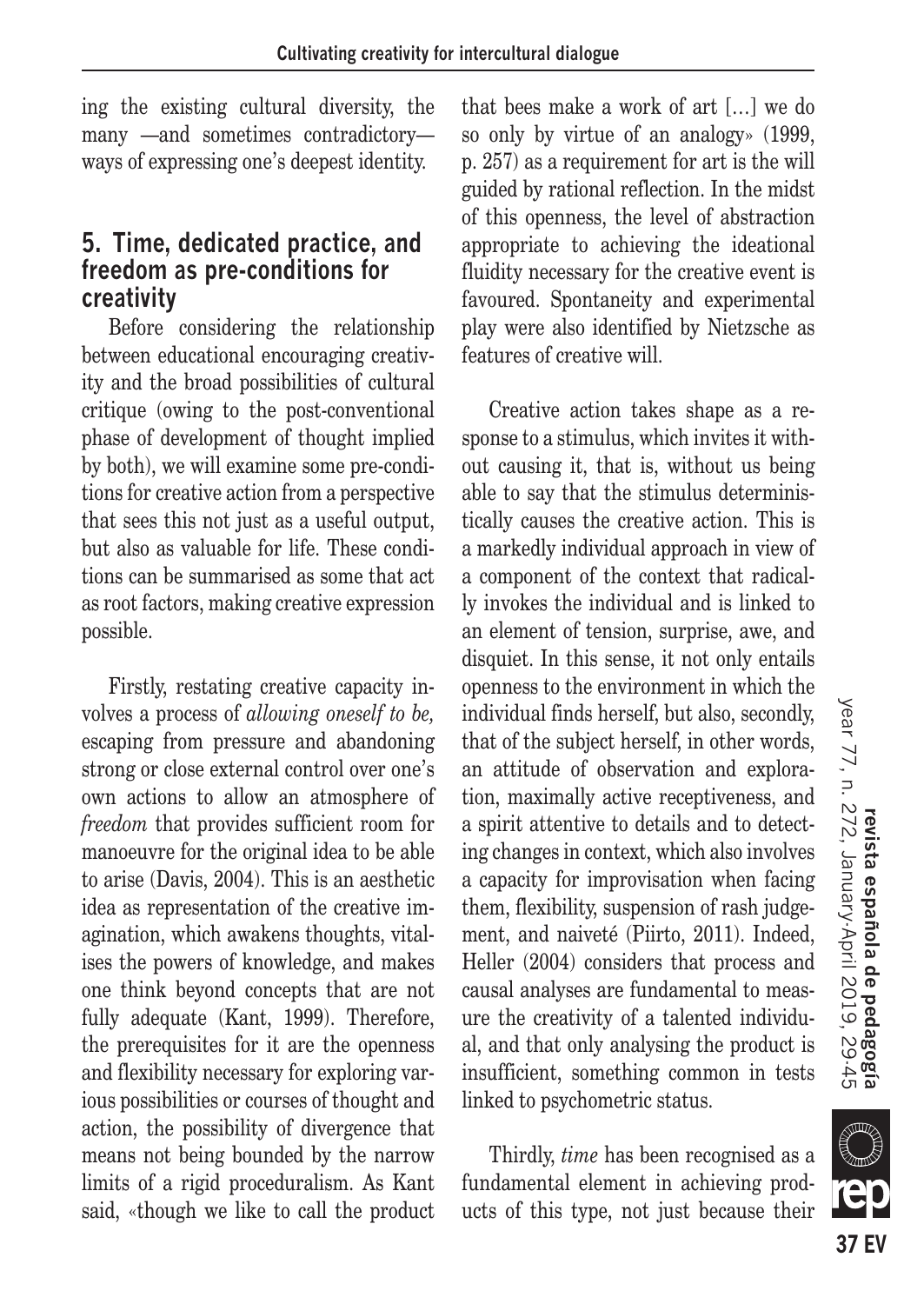creation, the productive task itself, requires it, but also because incubating the idea does too (Davis, 2004; Runco, 2004). This does not entail reducing one iota the importance of sustained *work* and self-discipline for *deliberate and continuous practice* that sometimes leads to outstanding results. The human key to creativity lies in it, and so striving for culture requires hard work and is pitiful and laborious while the gods attend banquets and hold parties (Plato, 1871). Piirto speaks of the «ten-year rule», according to which «one should have studied a domain for about ten years before one can make an original contribution» (2011, p. 10), and also states that 10,000 repetitions are needed before an accomplished creative work can be achieved, as a degree of automation and formal study of the field the creative action is part of is required. Art involves following and applying rules that must be internalised in order to be able to break them at will since, without them, «the spirit, which must be free in art, and which alone animates the work, would have nobody at all and would entirely evaporate» (Kant, 1999, p. 43). But it is vital to note that the «creator creates» (Piirto, 2011, p. 15); she creates *something,* and so the effort of creative work cannot be avoided or replaced.

It is from this perspective that numerous studies intended to determine the factors that intervene in the development of creative projects achieve their results. These studies are divided depending on whether they refer to the personal characteristics of the individual or to features of the context or environment she inhabits: the individual's trust in the group, fear of criticisms by others, autonomy, the availability of good models and resources, stimulation of originality, the presence of stressful elements or pressures, competitivity and family variables (Runco, 2004). Piirto (2011), who focusses her attention on the creative individual and her creative process, identifies five core attitudes that must be developed: self-discipline, naiveté (or openness to experiences), risk-taking, tolerance for ambiguity, and group trust.

## **6. The possibility of transcultural truth: from creative production to unproduced reality**

The cultivation of human creativity is vital for recognising one's own identity and the identity of others, since it allows exploration of the expressive possibilities of the subject. Art as the creative production of what is useful and beautiful can be regarded as the *locus of presence,* where: firstly, the subject reveals itself to itself and to others; secondly, others reveal themselves to the subject; thirdly, the world and its effective limits are revealed —as Piirto (2011) states, creativity requires understanding the real limits of the world—; and, finally, it is the place where transcendence can also be possible.

The multitude of human products and forms of expression manifested by cultural diversity raise the challenge of establishing an *adequate model for understanding and managing it* in societies that are increasingly heterogeneous and

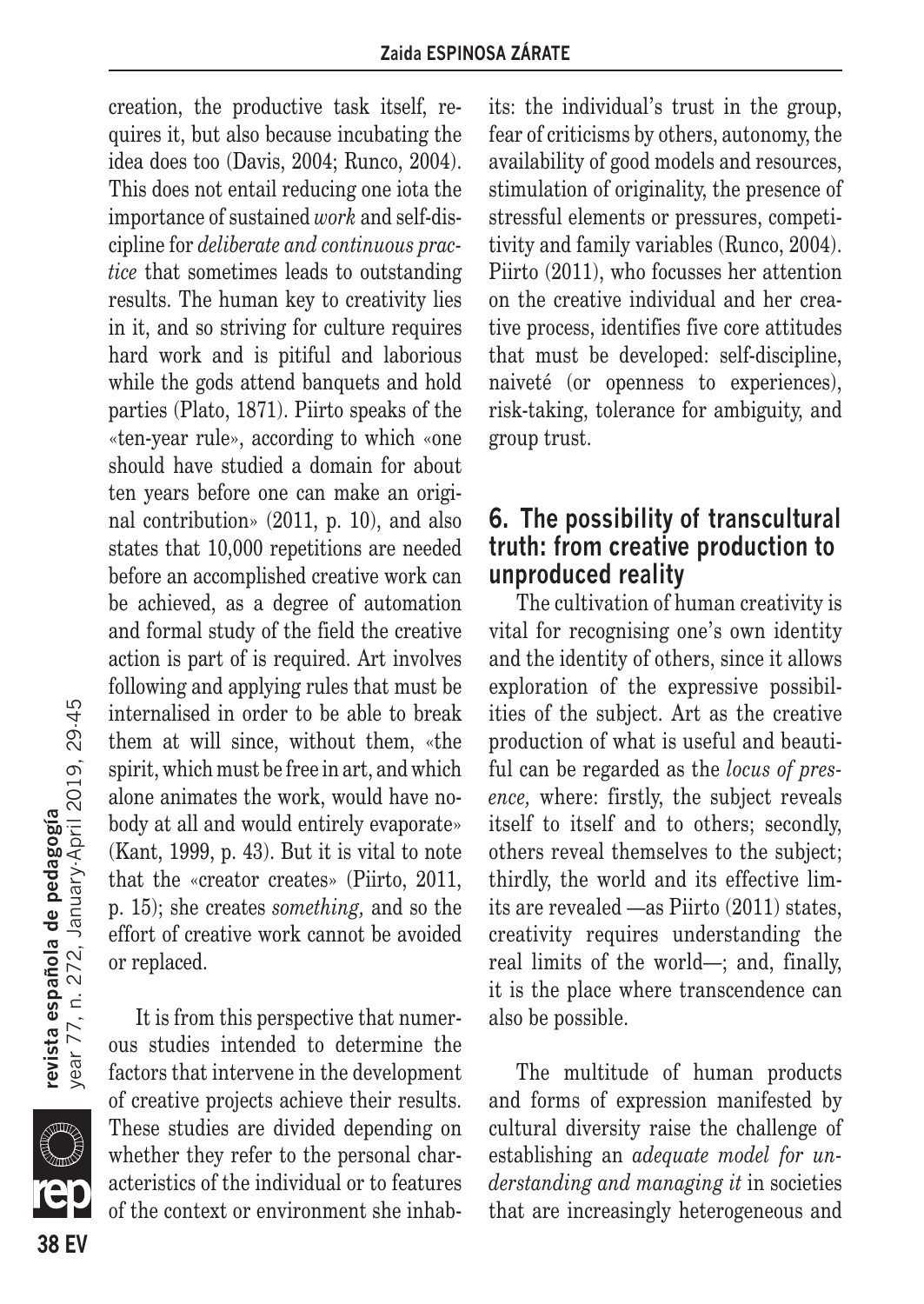at the same time globalised. Each culture exhibits its products and expresses creative action differently, in line with its particular sensitivity, thus underlining the situational nature of the human being. This reality confronts us with the question about *the human possibility of attaining the universal through the individual,* in other words, transcending concrete experience, talking about «truth», even if human reasoning and the perceptions this performs can never be understood as «pure», in other words, as realities on the margin of any perspective, of the singularities of the body in which they are incarnated, or of the historical and social needs of the specific life from which they depart. Inciarte asks whether truth depends on culture or, on the contrary, if there is truth beside it on which all cultures can agree: «Is the truth a human function or is humanity a function of the truth?» (Inciarte, 2016, p. 192).

The possibility of a dialogue combined with the chance of agreement only occurs if there is *something in common, universal, or transcultural that we share.* That is to say, the pre-conditions for dialogue are that we are all speaking about the same thing (on which we agree, even if it is just one signified), even if we then have different opinions about it. In other words, as Inciarte notes (2004), it is necessary to distinguish «what is spoken about» from «what is said about it», the subject from the predicate, from the ways of being with which it is displayed. If we really can do more than just speak and understand each other, it is because we are referring to the same thing. The *inter*cultural model is convinced of this. This model, in this way, goes beyond *multi*culturalism, which stops when faced with the realisation of the growing human plurality, and regards different cultural groups as separate spheres between which there is no authentic rational interchange, so that they coexist in a merely external fashion, as they live in physical proximity. In this case there is a fundamental discontinuity between their ways of being and living (Inciarte, 2016), and as they do not have shared signifieds, there is no common subject of reference.

Inciarte (2016) relates multiculturalism to a *nominalism* according to which realities exist for the human being or for a group because their culture has the word, or the concept —in the conceptualist form— for them. Consequently, it also displays a logical connection with *idealism,* in that it makes the existence of the outside world depend on the representations of our conscience. However, faced with this, Inciarte maintains that «one way or another, beneath or behind the words and concepts, there is reality in the most primitive and common meaning of the words» (2016, p. 198):

Regardless of whether we call this thing before us «mountain» or a «mountvalley» or do not call it anything, and regardless of whether the respective concepts depend on the word, or vice versa, nobody […] doubts that, whatever it may be, this is a reality and is not a fiction in the ordinary sense of the word; nobody doubts that there is something there with an existence independent of ours.

**KIII**)

**39 FV**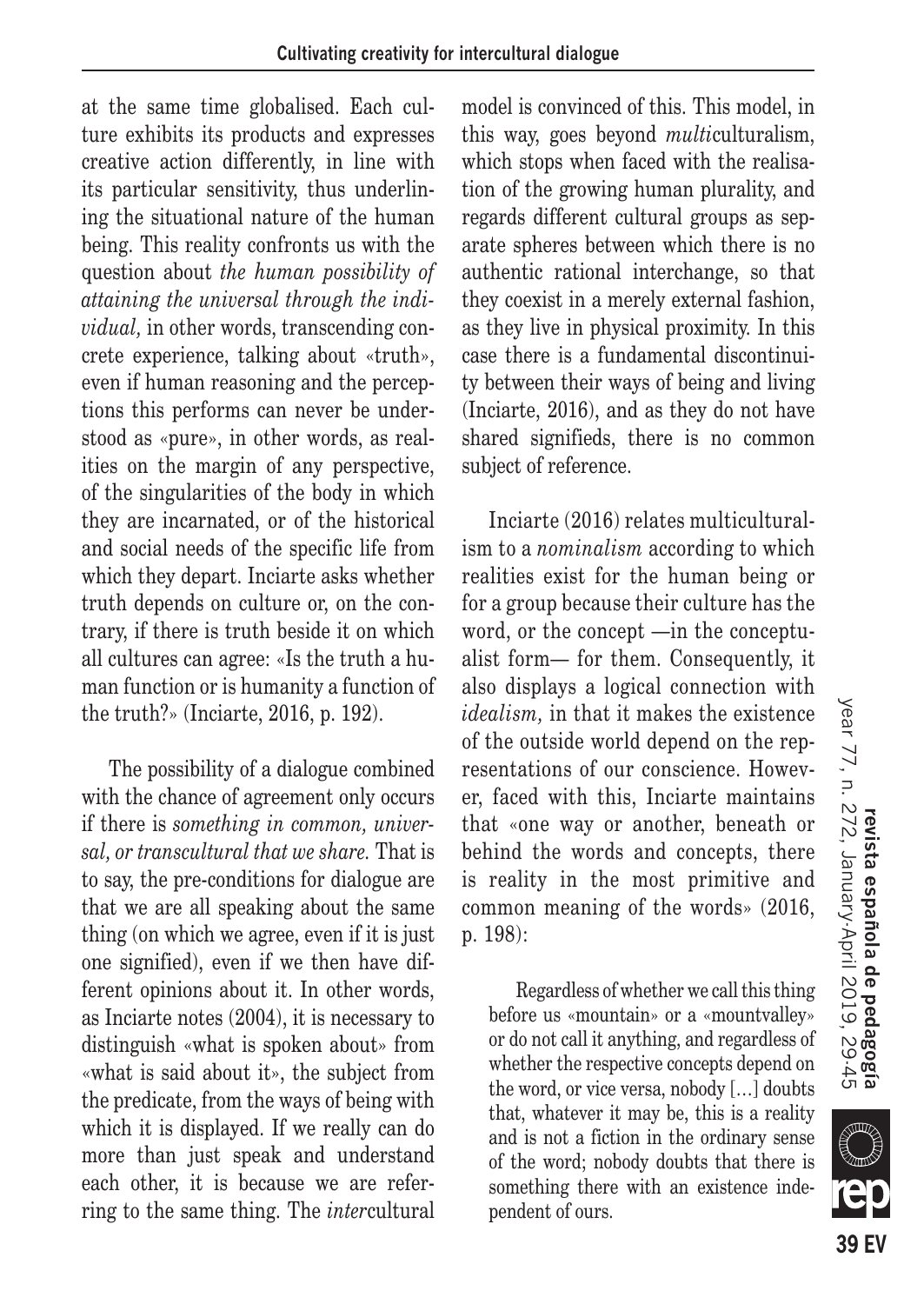In other words, the fundamental, original, raw reality demands to be recognised. Although in the era of virtual reality, it is harder to believe that *not all realities can be constructed.* Of course, the signifieds have a cultural component, as what comes to be called «mountain» is to some extent relative because reality is continuous and our concepts are necessarily discontinuous, and, in addition, one's experiences, on the basis of which concepts are founded, differ depending on the needs of the various cultures and the different categories languages show. These are the fruit of a more or less contingent human production, although they can, of course, be regarded as well founded. Even with concepts that put us in direct contact with the real in a much clearer way than judgements as human expression —connections or separations— there is a certain degree of construction that should not be ignored, and in consequence the possibility that they are perfectible and can take shape as in abstractions that are ever closer to the real. Hegel describes as unreal this moment of separation that thought performs, and says that «the action of separating the elements is the exercise of the force of understanding, the most astonishing and greatest of all powers, or rather the absolute power» (2006, p. 136).

With the passage of time and growing cultural development, the things we make tend to become increasingly complex, so that what corresponds to the aspect of human construction is ever greater. Human products inundate everything and display a tendency to become self-referential.

This tendency can make us lose sight of authentic presences, the presence of reality at the margin of conscience. There is only truth if the independent reality of the consciousness is recognised, in other words, something that can be shared, and it is therefore possible to compare and examine cultural products deriving from different traditions. Only then does the task of continually refining our concepts so that they give an account of reality in the best way make sense. Few things are as effective for this as cultural interchange, which makes us take note of approaches to reality that we have not previously taken into account, and presupposes a willingness to review one's own thoughts (Nussbaum, 2005). The journey is the possibility of a deliberate change in attitude towards the receptivity of the other, precisely because it is other, but which can be taken on because it has a common basis with the individual: the same reality that manifests itself to both and affects them at the margin of subjective control.

#### **7. The problems of meaning in an opaque culture**

The reality that most clearly demands recognition and leads us to recognise it as something shared but experienced personally, is the reality of death, the fact that we will all die. This, the possibility which is the end of all possibilities, and its constant possibility throughout life which means that life is never entirely removed from death— can act as a starting point for the truth that passes through all cultural products. Death radically invokes

**revista española de pedagogía**<br>year 77, n. 272, January April 2019, 29-45 **40 EV revista española de pedagogía** year 77, n. 272, January-April 2019, 29-45

**40 FV** 

en<br>Compara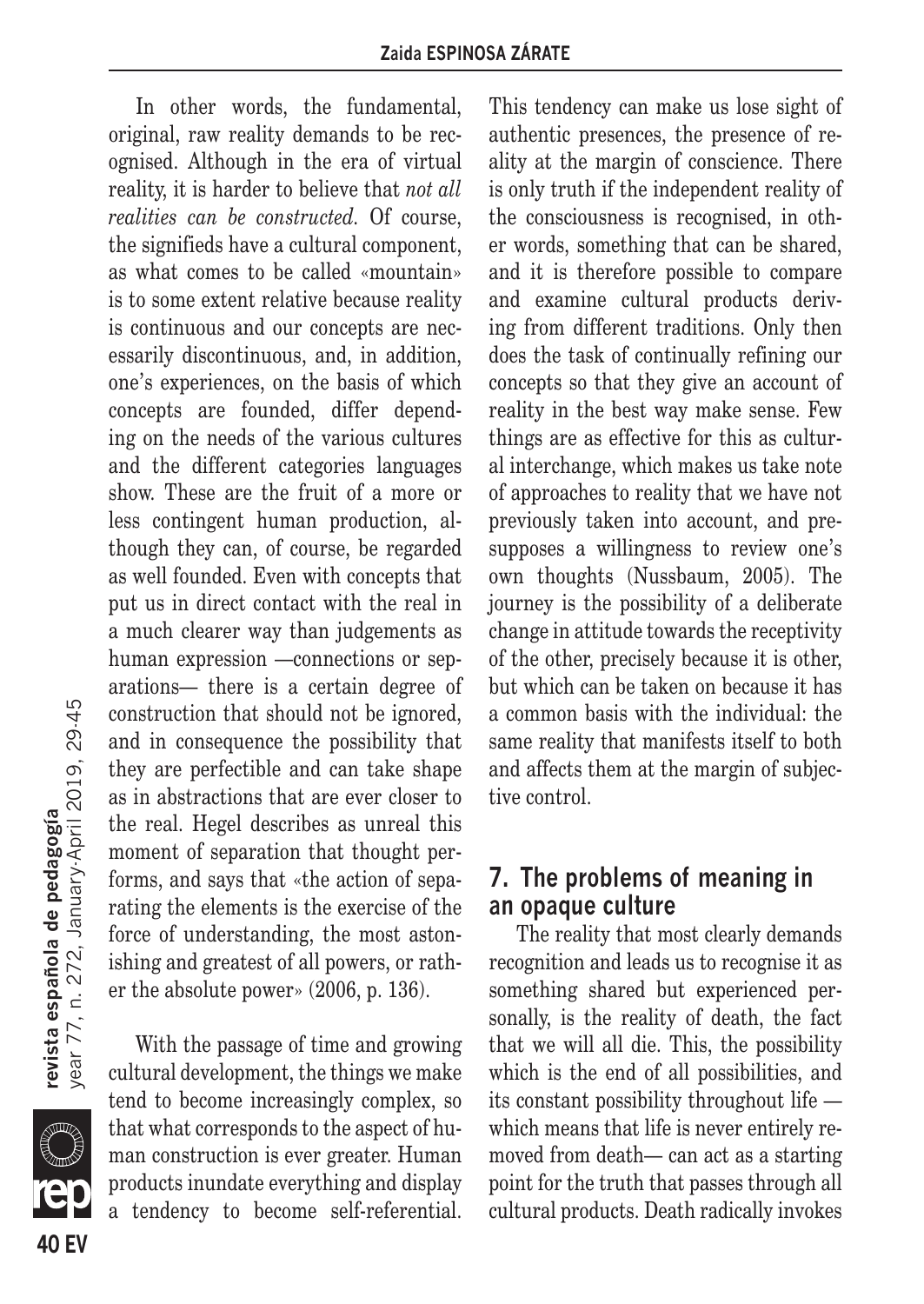the individuality of the subject, as *the person who can die is, strictly speaking, only one.* The death of others is dramatic and calls for individual action *(drao)* by the person contemplating it, but it continues to be surrounded by culture, in other words, it is constructed. It is enough to consider the culture surrounding the death of others.

The extent to which cultural products make one see, beyond oneself, this reality which imposes itself, signifies how close it is to the real. The largest problem leading to cultural relativism, which closes humankind in on itself and blinds it to other cultures, occurs when one's own culture, which is in some way all-encompassing and includes and covers everything, in addition becomes opaque, and does not allow people to see beyond it, or, to put it another way, it becomes a mirror on itself and does not transcend, setting itself up as the only absolute. It only wants itself. In this immanent structure, the subject becomes trapped in her own construction that she herself has crafted, and then a play of reference to signs occurs, all of them medial, written in a language or code that only individuals from the same culture can decipher, directed for pure self-love, which forms the essence of a holistic metaphysical conception. In the end, a *problem of meaning* appears, as these signs only refer to other signs of the same type and language, other *whats* cut from the same cloth. There is no leap to acquire something else that is not constructed content, something that could give meaning to all of the relative presences that these mediations bring, in other words, that is the source of their meaning. Contact is lost with the original reality, with the crude fact of death and contingent human reality, and people instead focus solely on their own constructs, to the point that they find it hard to take note of their own distinction in relation to them, as individuals also become the objects of their own productive activity, guided by ways of making dictated by the tradition they inhabit.

Life is full of things we have produced, things so complex that it can be difficult to take note of our distinction of them (the very fact that the question of whether machines can think is asked is a sign of this). If the human being comprehends itself in this sense, it must accordingly understand that whatever is sufficient to satisfy it are also things, perhaps in greater numbers or better quality, even things that are more subtle like certain cultural products in this opaque sense purport to be, which are consumed in museums, the new temples that are packed with people on Sundays. But only giving humankind human things, is to fail to know it.

## **8. Education for creativity and cultural critique**

Creativity and cultural diversity are two poles that feedback to each other: not just the multitude of ways of living and being activates this feature through the interchange of the characteristic elements of each culture (*The Guardian*, 23 February 2005), but encouraging creativity through education as a qualitatively valuable product also turns out to be valuable



**III**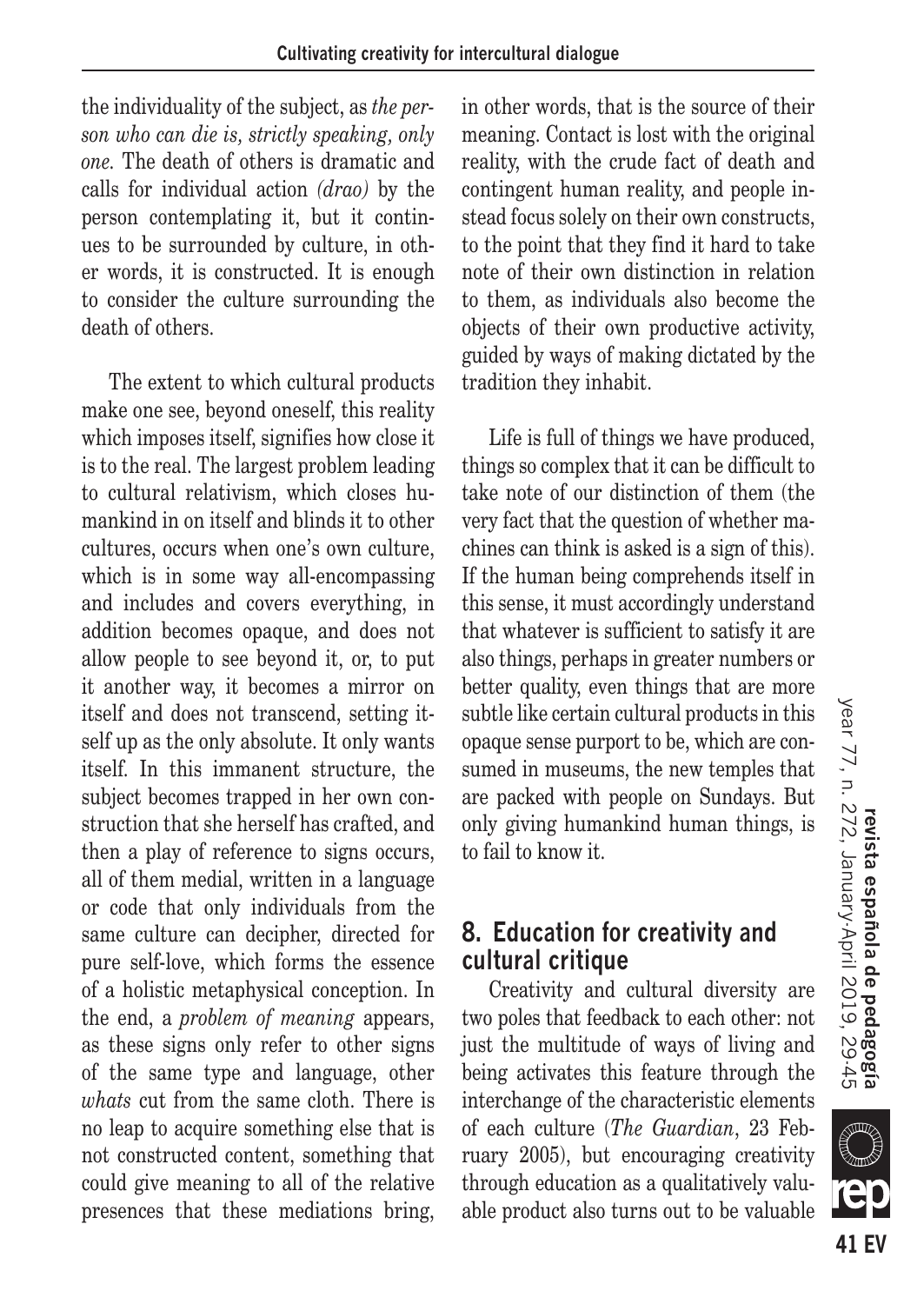in a setting with marked diversity because creative action *can bridge the gaps between diverse cultures.* This is the case because *it draws its initial impulse from the stark recognition of the originally existent reality, so that it can find the measure common to all of the diverse whats that comprise different cultural traditions,* in other words: the reality that runs through all of these contents. Creative work has the potential to approach or expose immediacy, so that it works in a particular way, cancelling itself as a construct or as the mediation it is in itself.

The productive imagination involved in this artistic creation is not an eidetic, colourist, reproductive imagination governed by empirically determined laws of association that immediately link it to the sensibility to catch directly what is presented in one's particular lived tradition. The more the created image resembles the objects of the sensibility, the less it is *intentionally* like them and, therefore, the less cognitive power it has. It is more a case of the *symbolic imagination,* which finds a common measure between what can immediately be perceived in one's own tradition and what is purely intelligible that acts as a point of confluence for different cultures and seeks expression here.

The implementation of this creative imagination takes place through the realisation that the human being is not just another thing among the things, it is not used up in the particular *whats* it constructs itself nor, in other words, is it merely the child of the culture in which it is born. Consequently, its actions do not dissolve in response to stimuli received in accordance with the laws of socialisation that have been operative in it, as happens with technical procedures or material transformations, but instead it is also capable of transcending them, of escaping from the singularity of what it produces in order to focus on the immediate reality common to the different human worlds. Plato situated the mission of human life in comprehending this peculiar way of being, which, while it does necessarily refer to what is not merely particular, only acquires meaning in contact with it.

In this sense, a task of *cultural critique* that passes through several moments is identified as being necessary. Firstly, it is necessary to examine the elements and the works that characterise one's own culture to determine *which components are authentically characteristic, essential, or defining of it and which are not, even if it appears they are.* We often find that secondary aspects of a culture are regarded as basic pillars of a group's identity when, on closer inspection or after a historical review, it is apparent that they are not, and so each one must be given the weighting it deserves (Ibáñez-Martín & Fuentes, 2012). This is, of course, a difficult and sometimes controversial task, as it is hard to set limits and formulate distinctions in a continuum like a group and such distinctions are, to some extent, contingent, even if they are well-founded.

Secondly, it is necessary to consider how appropriate these basic elements of one's own culture are for natural human

en<br>Compara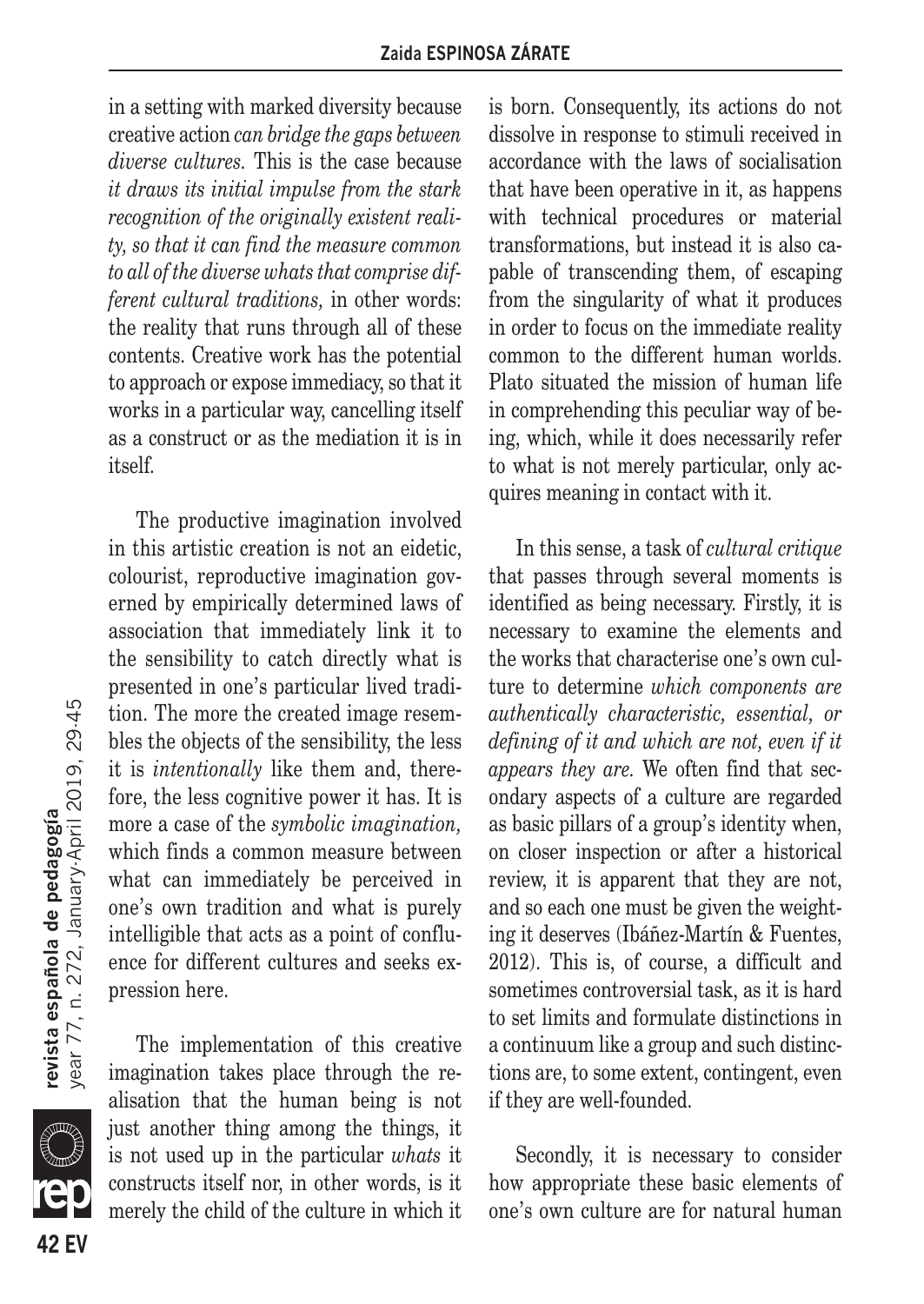tendencies, which are the basis, root, or principal of their volitional dimension and serve to determine actions in accordance with the dignity of the subject (Lewis, 2012). Only through this task of examining the elements that comprise one's own culture on the basis of identifying shared natural tendencies, can it be taken seriously. *Thirdly,* the possibility of establishing real contact with other cultures beyond naïve assimilationist or relativist attitudes. This is so because it is the only way the contact can be based on real dialogue or a rational conversation, given that recognising this objective natural order of human inclinations is a shared starting point from which differences can be analysed. Discussion with the other must start from these *substantial moral commitments,* going beyond a proceduralism satisfied with achieving an ostensibly peaceful coexistence between equals. This proceduralism is static or resistant to change, in that it does not question the elements of one's own identity and is unwilling to examine others' identities beyond complying with the mechanisms of liberal justice.

## **9. Conclusion**

By confirming the essentially productive character of human beings and regarding creativity as a human dimension with intrinsic value, linked to the full realisation of the individual's personality, we have analysed how educational cultivation of this feature contributes to the possibility of authentic dialogue with people from different cultural origins.

Given that creative action is a radically individual form of expression, it serves for one's own knowledge, which in turn acts as the basis for understanding the other. This is because the understanding from which creative action starts, which entails a rupture or break with superficial everyday existence, puts us in touch with the *shared reality* which is shown beyond purely human constructs. In other words, given that the creative process derives from or gains momentum from the recognition of an *original transcultural reality* —which on occasions manifests itself dramatically— it can provide the basis of dialogue between cultures. This shared reality that is common to the different forms of expression or different human worlds is the starting point for a process of cultural critique, which is vital to achieve a committed peace in a culturally diverse world.

## **References**

- Álvarez, J. L., González, H., & Fernández, G. (2012). El conflicto cultural y religioso. Aproximación etiológica. In J. L. Álvarez & M. A. Essomba (Coor.), *Dioses en las aulas. Educación y diálogo interreligioso* (pp. 23-59). Barcelona: Graó.
- Cropley, A. (2004). Creativity as a social phenomenon. In M. Fryer (Ed.), *Creativity and Cultural Diversity* (pp. 13-23). Devon: The Creativity Centre Educational Trust Press.
- Davies, D. (2004). Creative teachers for creative learners-a literature review. Retrieved from https://steveslearning.com/Teacher%20 Training%20resources/Dan%20Davies%20 Bath%20Spa.pdf (Consulted on 12/06/2018).
- Dickhut, J. (2003). A brief review of creativity. Retrieved from http://www.personalityresearch.org/ papers/dickhut.html (Consulted on 9/09/2018).

**III**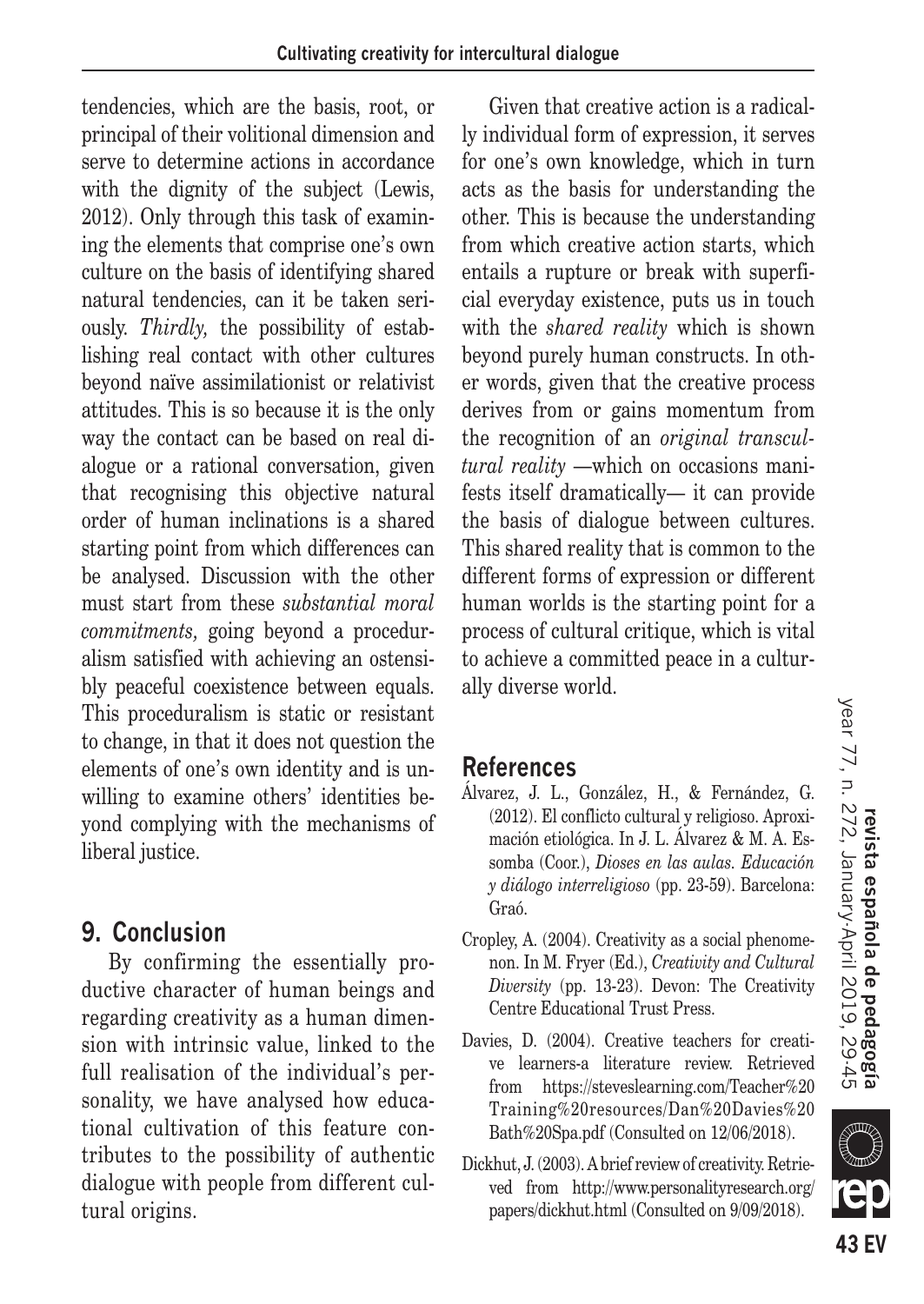- Gagné, F. (1991). Toward a Differentiated Model of Giftedness and Talented. In N. Colangelo & G. A. Davis (Eds.), *Handbook of Gifted Education.* Boston: Allyn & Bacon.
- Gehlen, A. (1980). *El hombre.* Salamanca: Sígueme.
- Grupo SI(e)TE. Educación (2012). Creatividad, educación e innovación: emprender la tarea de ser autor y no sólo actor de sus propios proyectos. *Revista de Investigación en Educación, 10* (1), 7-29.
- Hegel, G. W. F. (2006). *Fenomenología del espíritu.* Valencia: Pretextos.
- Heller, K. A. (2004). Identification of Gifted and Talented Students. *Psychology Science, 46* (3), 302-323.
- Ibáñez-Martín, J. A., & Fuentes, J. L. (2012). Competencias sociales e inmigración desde una perspectiva intercultural. *Educación XX1, 15* (2), 41-72.
- Inciarte, F. (2004). *Imágenes, palabras, signos. Sobre arte y filosofía.* Pamplona: EUNSA.
- Inciarte, F. (2016). *Cultura y verdad.* Pamplona: EUNSA.
- Kant, I. (1999). *Crítica del juicio.* Madrid: Espasa-Calpe.
- Lewis, C. S. (2012). *La abolición del hombre.* Madrid: Encuentro.
- López Ruiz, J. I. (2000). Al otro lado de la Academia: el conocimiento empírico del profesorado. *Revista de Educación, 321,* 245-268.
- Marx, K. (1974). *Manuscritos: economía y filosofía.* Madrid: Alianza.
- Nussbaum, M. (2005). *El cultivo de la humanidad.* Barcelona: Paidós.
- Piirto, J. (2011). *Creativity for 21st Century Skills. How to Embed Creativity into the Curriculum.* Rotterdam: Sense Publishers.
- Platón (1871). *Fedro, Obras completas.* Madrid: Medina y Navarro.
- Platón (2010). *Apología de Sócrates.* Barcelona: Espasa.
- Regmi, K. D. (2016). Lifelong learning: Foundational models, underlying assumptions and critiques. *International Review of Education, 61* (2), 133-151.
- Revenga Ortega, A. (2005). A propósito del esfuerzo, memoria y conocimiento en educación. *Aula de Innovación Educativa, 139,* 82-88.
- Runco, M. A. (2004). Creativity. *Annual Review of Psychology, 55,* 657-687. doi: https://doi. org/10.1146/annurev.psych.55.090902.141502
- Runco, M. A. (2008). Creativity and Education. *New Horizons in Education, 56* (1), 107-115.
- Shaheen, R. (2010). Creativity and Education. *Creative Education, 1* (3), 166-169. doi: https:// doi.org/10.4236/ce.2010.13026
- Steiner, G. (2011). *Lecciones de los maestros.* Madrid: Siruela.
- The Guardian (23 February 2005). *Intercultural innovation.* Retrieved from https:// www.theguardian.com/artanddesign/2005/ feb/23/artspolicy.regeneration (Consulted on 9/9/2018).
- Urban, T. (2015). *The AI Revolution: The Road to Superintelligence.* Retrieved from https://waitbutwhy.com/2015/01/artificialintelligence-revolution-1.html (Consulted on 25/6/2018).

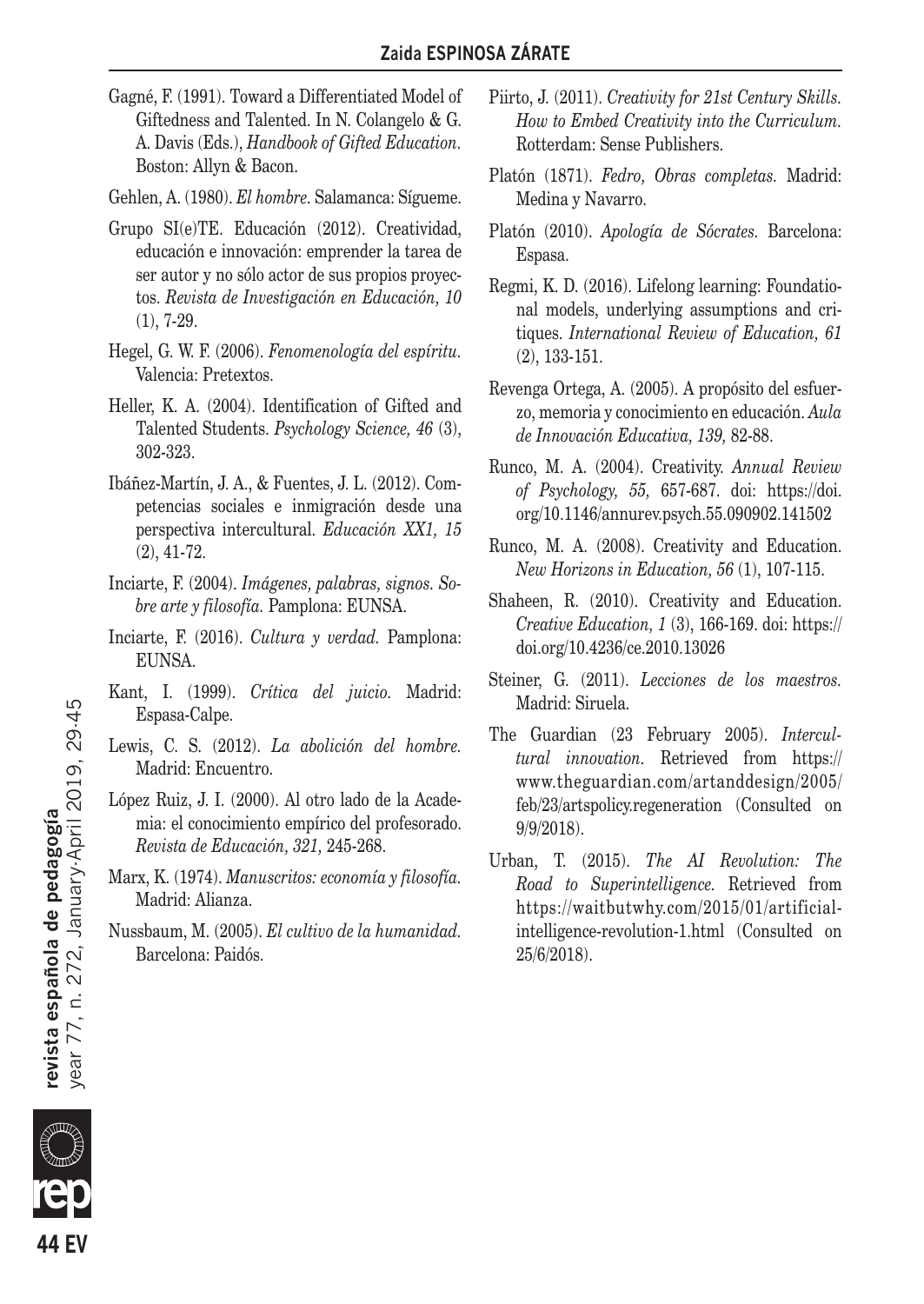## **Author's biography**

**Zaida Espinosa Zárate** has a PhD in Philosophy from the Universidad Complutense de Madrid and a Degree in Philosophy and Journalism from the Universidad de Navarra. She is a Lecturer at the Universidad Internacional de La Rioja (UNIR) on the Masters in Personalised Education and the «Knowledge Society and Action in the Fields of Education, Communication, Law, and New Technologies» PhD programme.



https://orcid.org/0000-0002-5217-2731

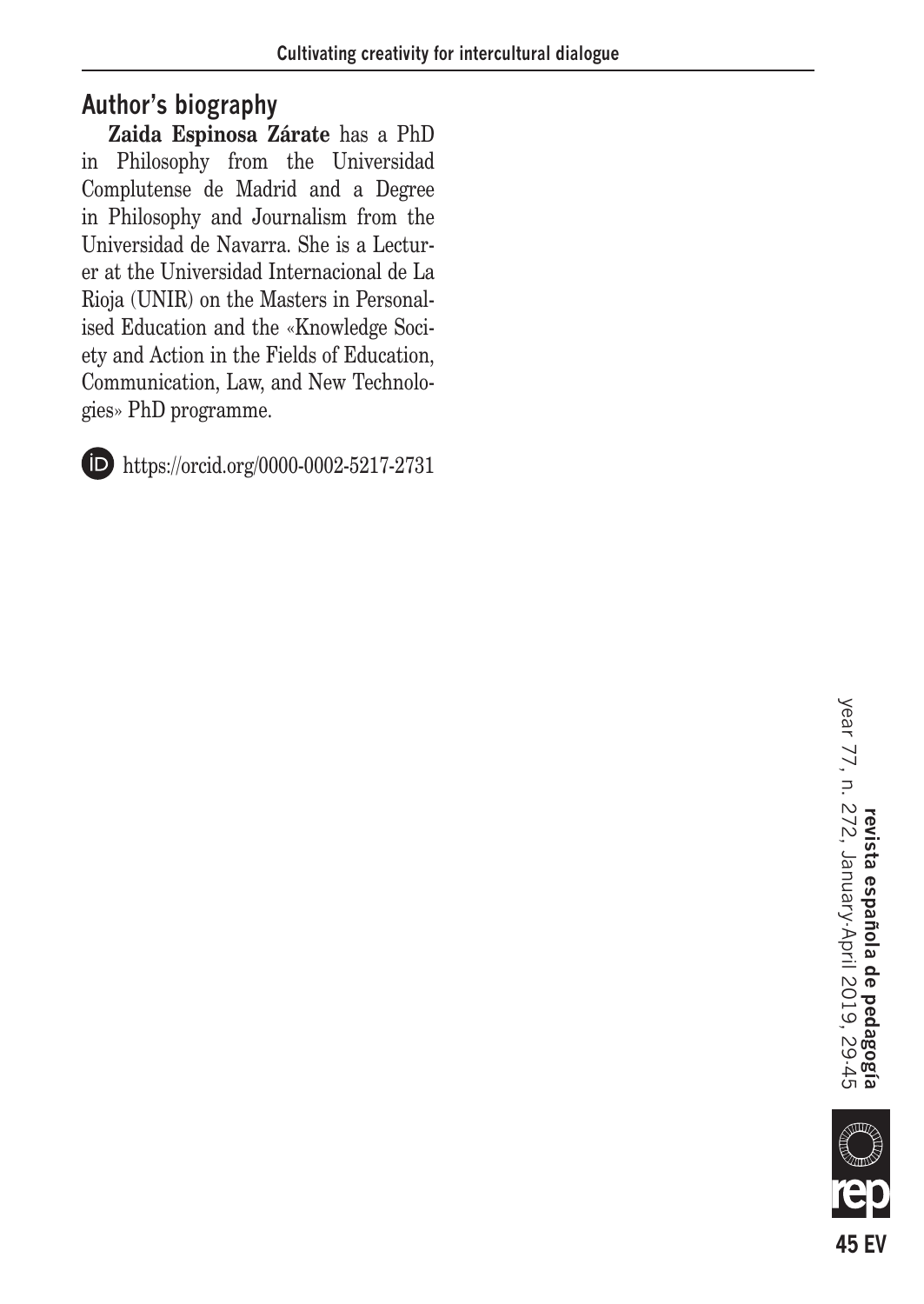

## **revista española de pedagogía año 77, nº 272, enero-abril 2019**

*Spanish Journal of Pedagogy year 77, n. 272, January-April 2019*

# **Table of Contents** *Sumario*

## **Studies** *Estudios*

#### **Francisco López Rupérez, Isabel García García, Eva Expósito Casas**

Performance in science, epistemic conceptions, and STEM vocations in Spain's autonomous communities: evidence from PISA 2015, improvement policies, and practices *Rendimiento en Ciencias, concepciones epistémicas y vocaciones STEM en las comunidades autónomas españolas. Evidencias desde PISA 2015, políticas y prácticas de mejora* **5**

## **Zaida Espinosa Zárate**

Cultivating creativity for intercultural dialogue *El cultivo de la creatividad para el diálogo intercultural* **29**

#### **Ignasi de Bofarull**

Character and learning habits: definition and measurement proposal *Carácter y hábitos para el aprendizaje: definición y proyecto de medición* **47**

#### **David Luque**

Interpretive developments of the philosophy of education in the anglophone tradition: an attempt to systematise them *Desarrollos interpretativos de la filosofía de la educación en la tradición anglófona: un intento de sistematización* **67**

## **Notes** *Notas*

## **María Moralo, Manuel Montanero** Learning with and without errors in students with ASD *Aprendizaje con y sin error en estudiantes con TEA* **85 Antonio Portela Pruaño, José Miguel Nieto Cano, Ana Torres Soto** Re-engagement in education and training of young people who leave education early: the importance of earlier prior trajectories *La reincorporación formativa de jóvenes que abandonan tempranamente la educación: relevancia de su trayectoria previa* **103 Oihane Fernández-Lasarte, Eider Goñi, Igor Camino, Estibaliz Ramos-Díaz** Perceived social support and school engagement in secondary students *Apoyo social percibido e implicación escolar del alumnado de educación secundaria* **123 Jesús-Miguel Muñoz-Cantero, Luisa Losada-Puente** Validation of the construct of self-determination through the ARC-INICO scale for teenagers *Validación del constructo de autodeterminación a través de la escala ARC-INICO para adolescentes* **143**